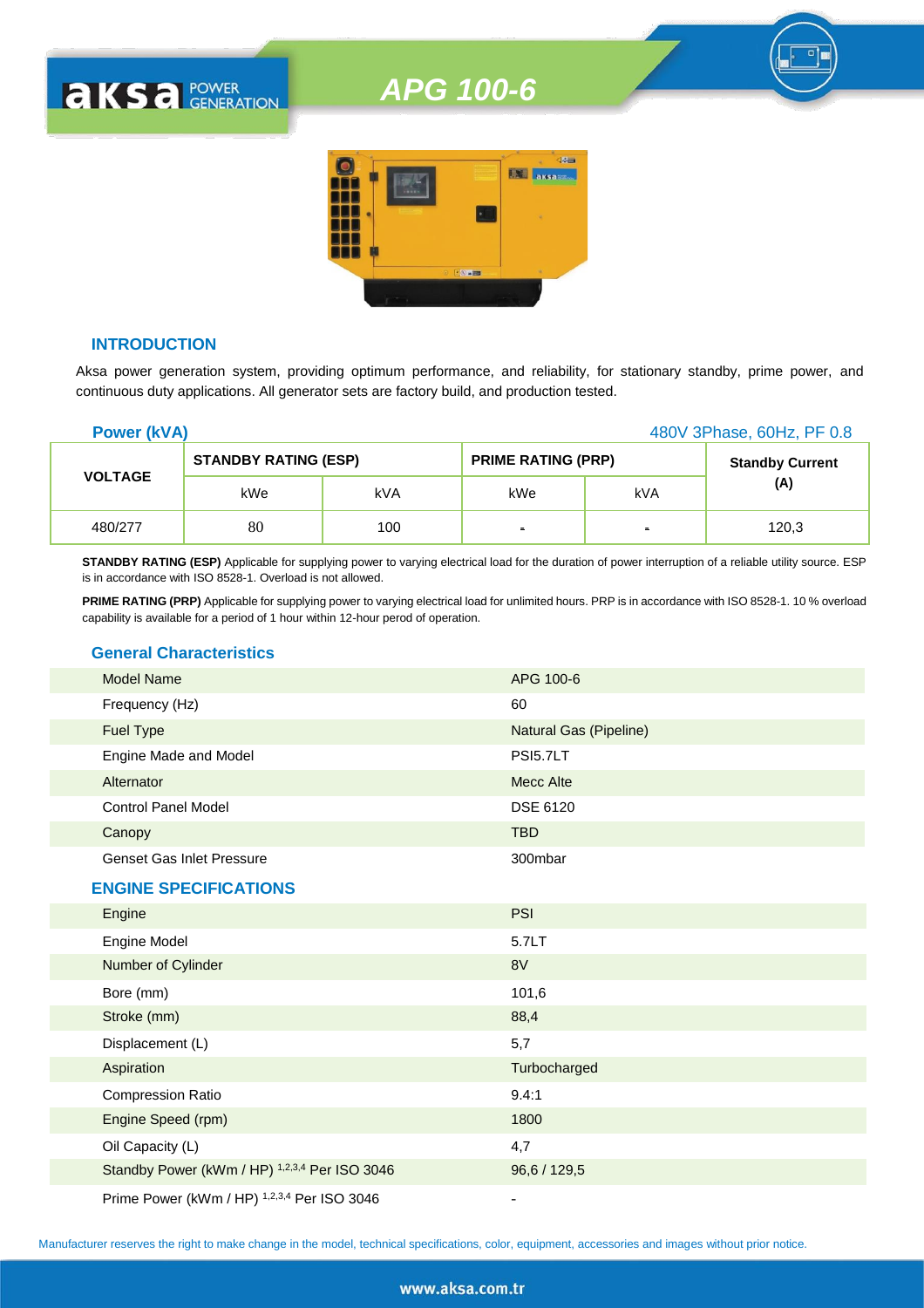

| Max. Operating pressure to EPR, mbar            | 27                     |
|-------------------------------------------------|------------------------|
| <b>Block Heater QTY</b>                         | 1                      |
| <b>Fuel Type</b>                                | Natural Gas (Pipeline) |
| Injection Type and System                       | Spark-Ignited          |
| Governor System                                 | ECU                    |
| Operating Voltage (Vdc)                         | 12                     |
| <b>Cooling Method</b>                           | <b>Water Cooled</b>    |
| Cooling Fan Air Flow (m3/min) 5                 | TBD                    |
| Coolant Capacity (engine only) (L)              | 7,8                    |
| Air Filter                                      | Dry Type               |
| Fuel Cons. With %100 Load (kg/hr / m3/hr) 3,4,6 | 20,6/28,7              |
| Fuel Cons. With %75 Load (kg/hr / m3/hr) 3,4,6  | TBD                    |
| Fuel Cons. With %50 Load (kg/hr / m3/hr) 3,4,6  | TBD                    |
|                                                 |                        |

#### **ALTERNATOR CHARACTERISTICS**

**AKSA POWER** 

| Manufacturer                      | <b>Mecc Alte</b> |
|-----------------------------------|------------------|
| Alternator Made and Model         | ECP 32 1L/4C     |
| Frequency (Hz)                    | 60               |
| Power (kVA)                       | 90               |
| Voltage (V)                       | 480              |
| Phase                             | $\mathbf{3}$     |
| A.V.R.                            | <b>DSR</b>       |
| Voltage Regulation                | $(+/-)1%$        |
| <b>Insulation System</b>          | H                |
| Protection                        | IP <sub>23</sub> |
| <b>Rated Power Factor</b>         | 0,8              |
| Weight Comp. Generator (kg)       | 244              |
| Cooling Air (m <sup>3</sup> /min) | 15,7             |

#### **Canopy Dimensions**

| Length (mm) | <b>TBD</b> |  |
|-------------|------------|--|
| Width (mm)  | TBD        |  |
| Height (mm) | <b>TBD</b> |  |

1 Max load and overload ratings based on ISO 3046 gross flywheel power.

2 Technical data based on ISO 3046-1 standards of 77°F(25°C), 14.5Psia (100kPa) and 30% relative humidity.

3 Production tolerances in engines and installed components can account for power variations of ± 5%. Altitude, temperature and excessive exhaust and intake restrictions should be applied to power calculations.

4 All fuel and thermal calculations unless otherwise noted are done at ISO 3046 rated load using LHV for NG of 48.17 MJ/kg.

5 At 0.5 in-H2O of Package Restriction at STP

6.Volume calculated using density of 0.717 kg/m3 for NG, 0.51 kg/L for LPG

Manufacturer reserves the right to make change in the model, technical specifications, color, equipment, accessories and images without prior notice.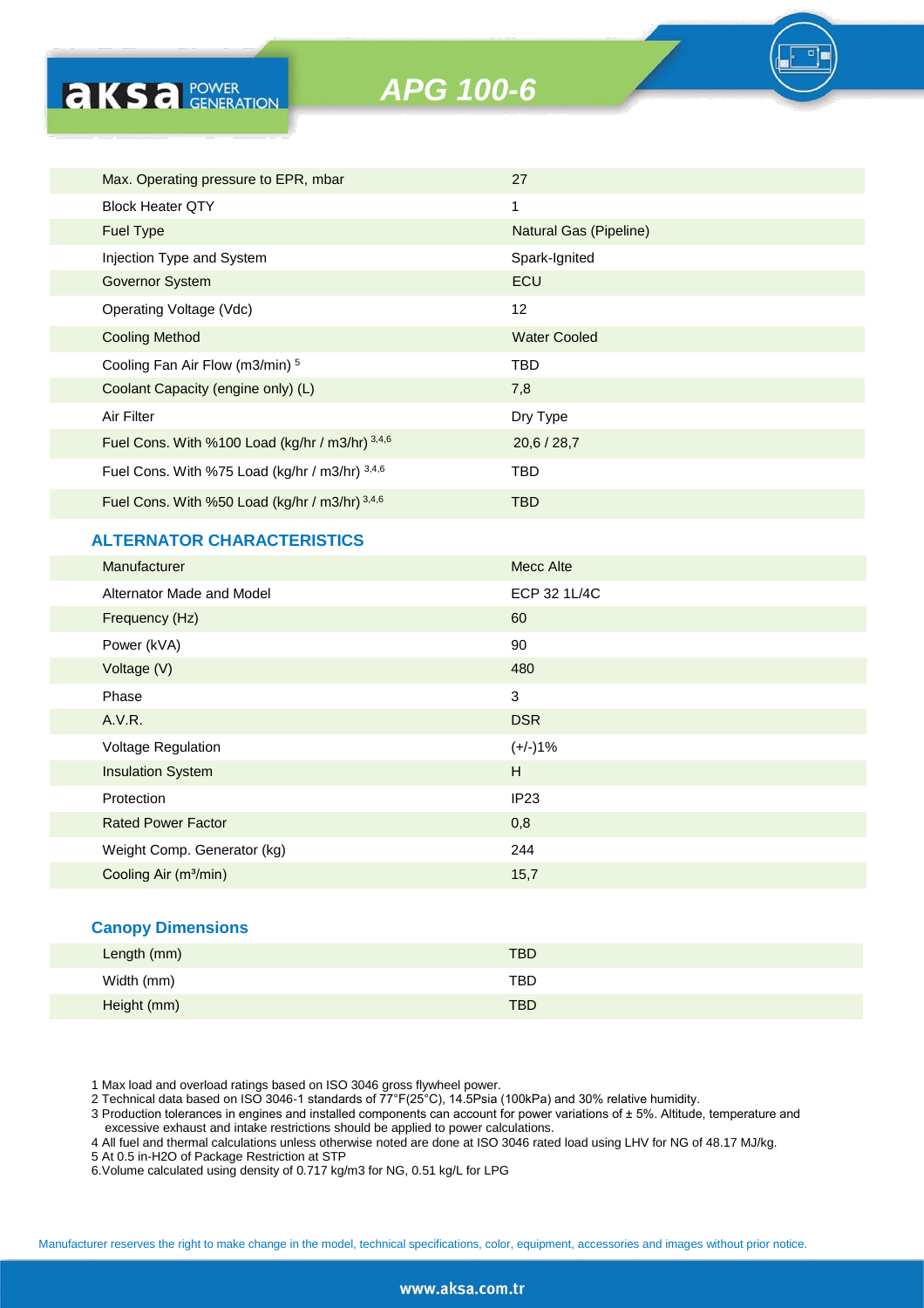### 7  $10$  $11$ 1 6  $13$ 3  $12$ 8  $\overline{2}$ 9 5

- **1.**Steel structures
- **2.** Emergency stop push button
- **3.** Canopy and panels made from powder coated sheet steel.
- **4.** Control panel is mounted on the baseframe. Located at the right side of the generator set
- **5.** Oil could be drained via valve and a hose
- **6.** Exhaust system in the canopy
- **7.** Special large access doors for easy maintanance
- **8.** In front and back side special large access doors for
- easy maintanance
- **9.** Base frame
- **10.** Lifting points
- **11.** The cap on the canopy provides easy accsess to radiator cap.
- **12.** Sound proofing materials
- **13.** Plastic air intake pockets.

#### **INTRODUCTION**

**AKS** *C C <b>C GENERATION* 

Sound-attenuated and weather protective enclosures for generating sets from Aksa, meet event the sound requirements and provide optimum protection from inclement weather and development by our specialist acoustic engineers. Our modular designed sound insulated canopies provide ease of access for servicing and general maintenance and interchangeable components permitting on-site repair. Enclosures are designed to optimize genset cooling performance, providing you with confidence that genset ratings and ambient capability.

#### **Control Panel**

| <b>Control Module</b>      | <b>DSE</b>    |
|----------------------------|---------------|
| Control Module Model       | DSE 6120      |
| <b>Communication Ports</b> | <b>MODBUS</b> |



#### **Devices**

DSE, model 6120 Auto Mains Failure control modüle, Battery charger input 198-264 volt, output 27,6 V 5 A (24 V) or 13,8 Volt 5A (12V), Emergency stop push button and fuses for control circuits

#### **CONSTRUCTION and FINISH**

Comonents installed in sheet steel enclosure.

Phosphate chemical, pre-coating of steel provides corrosion resistant surface

Polyester composite powder topcoat forms high gloss and extremely durable finish

Lockable hinged panel door provides for easy component access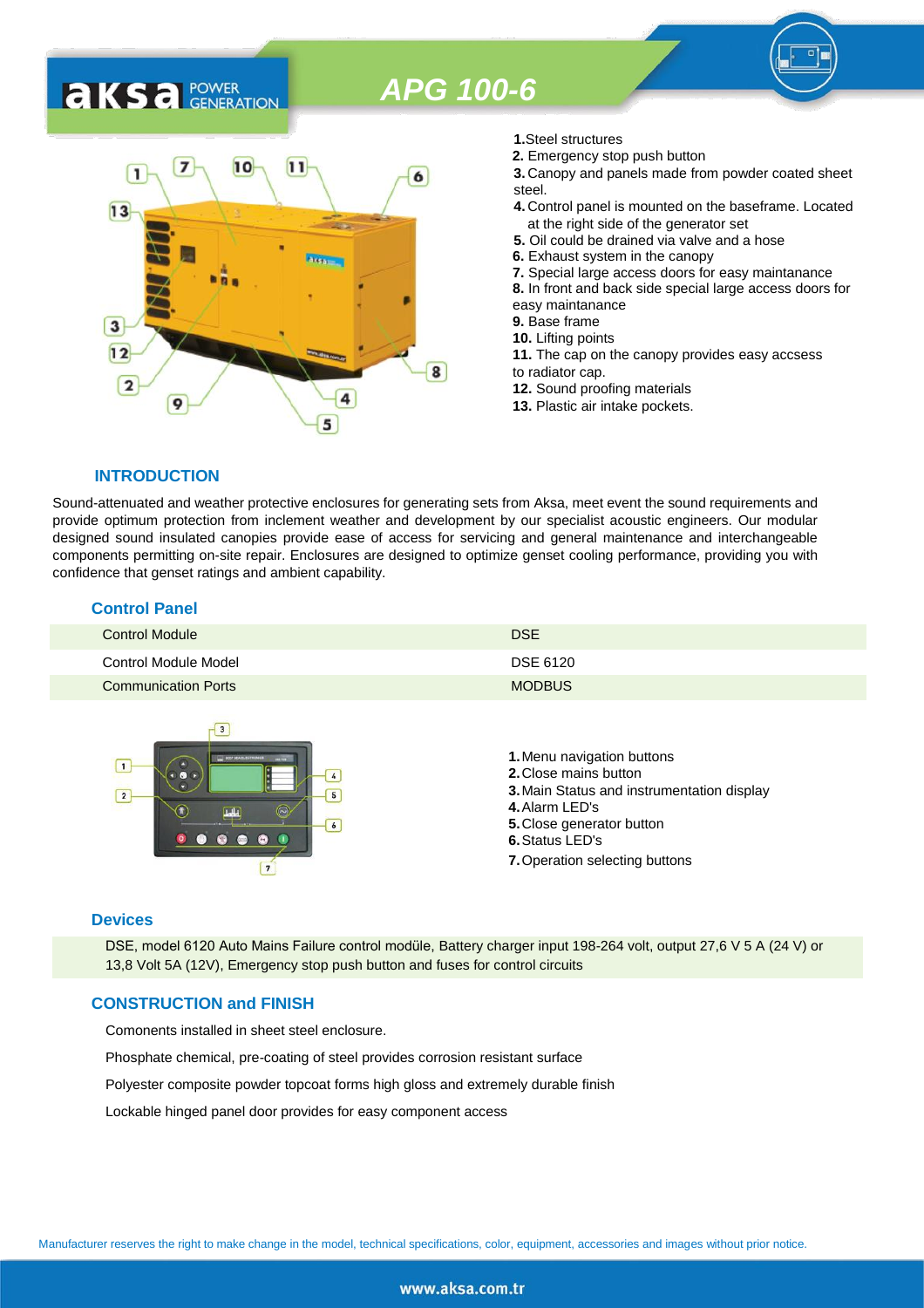

#### **INSTALLATION**

**AKS** *C C <b>C GENERATION* 

Control panel is mounted on baseframe with steel stand. Located at the right side of the generator set (When you look at the Gen.Set. from Alternator).

#### **GENERATING SET CONTROL UNIT**

The DSE 6120 module has been designed to monitor generator frequency, volt, current, engine oil pressure, coolant temperature running hours and battery volts.

Module monitors the mains supply and switch over to the generator when the mains power fails.

The DSE6120 also indicates operational status and fault conditions, Automatically shutting down the Gen. Set and giving true first up fault condition of Gen. Set failure.The LCD display indicates the fault.

#### **STANDARD SPECIFICATIONS**

- Microprocessor controlled.
- LCD display makes information easy to read
- Automatically transfers between mains (utilty) and generator power.
- Manual programming on front panel.
- User-friendly set-up and button layout. communications via RS232, RS485 and ethernet.
- Remote start.
- Event logging (50) showing date and time.
- Controls: Stop/Reset, Manual, Auto, Test, Start, buttons. An additional push button next to the LCD display is used to scroll

through the modules' metering display.

#### **Instruments**

ENGINE

Engine speed

Oil pressure

Coolant temperature

Run time Battery volts

Configurable timing

GENERATOR

Voltage (L-L, L-N)

Current (L1-L2-L3)

Frequency

Gen.Set ready

Gen.Set enabled

#### MAINS

Gen.Set ready Gen.Set enabled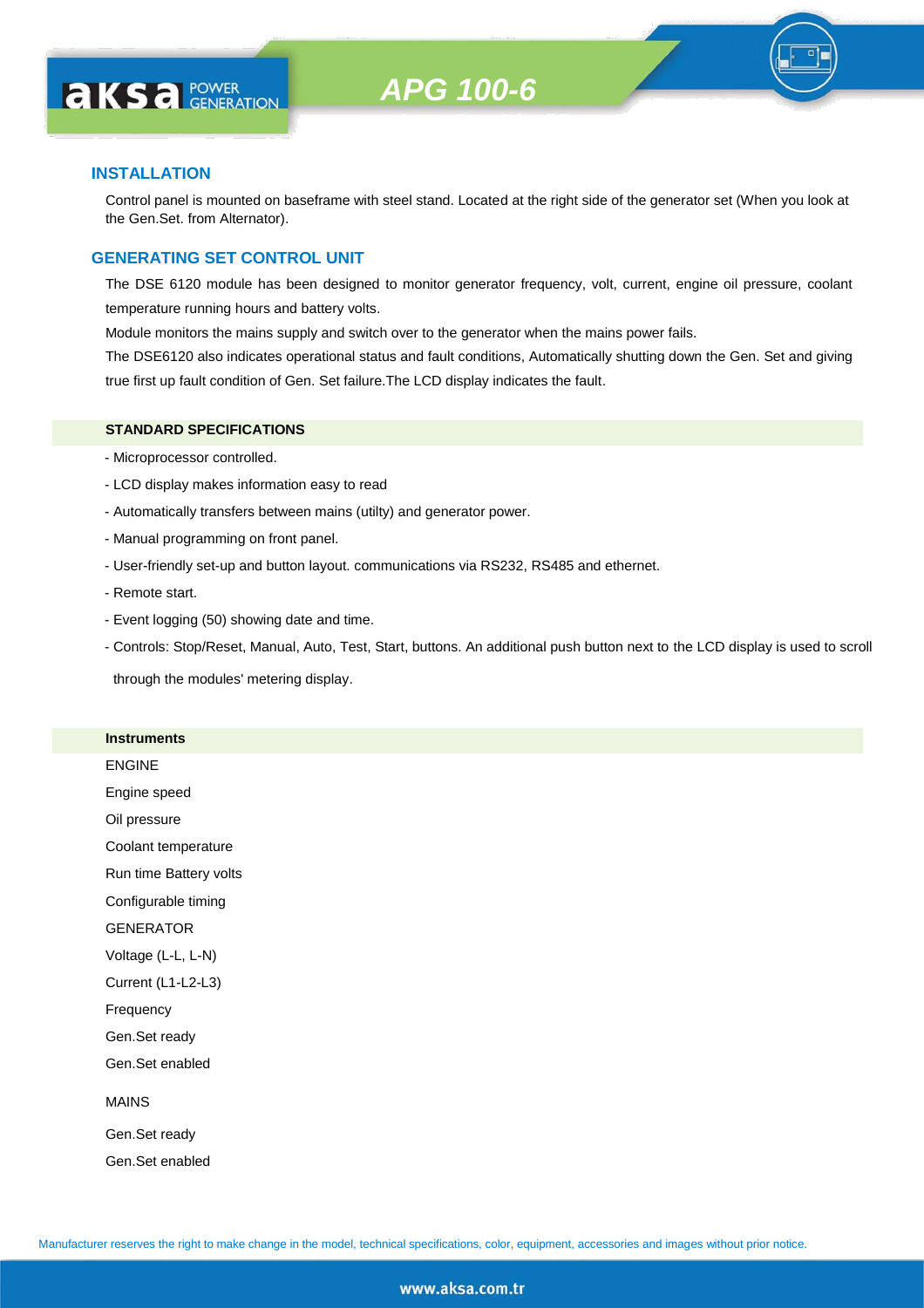# **AKSA POWER**





Charge failure

Battery Low/High voltage

Fail to stop

Low/High generator voltage

Under/over generator frequency

Over /Under speed

Low oil pressure

High coolant temperature.

#### SHUT DOWNS

Fail to start Emergency stop Low oil pressure High coolant temperature Over /Under speed Under/Over generator frequency Under/over generator voltage

Oil pressure sensor open

ELECTRICAL TRIP

Generator over current

#### **Options**

Flexible sensor can be controlled with temperature, pressure, percentage (warning/shutdown/electrical trip) Local setting parameters and monitoring from PC to control module with USB connection (max 6 m)

#### **Standards**

Elecrical Safety / EMC compatibility BS EN 60950 Electrical business equipment BS EN 61000-6-2 EMC immunity standard BS EN 61000-6-4 EMC emission standard

#### **STATIC BATTERY CHARGER**

Battery charger is manufactured with switching-mode and SMD technology and it has high efficincy.

Battery charger models' output V-I characteristic is very close to square and output is 5 amper, 13,8 V for 12 volt and 27,6 V for 24 V . Input 198 - 264 volt AC.

The charger is fitted with a protection diode across the output.

Charge fail output is available.

Connect charge fail relay coil between positive output and CF output.

They are equipped with RFI filter to reduce electrical noise radiated from the device

Galvanically isolated input and output typically 4kV for high reliability

Manufacturer reserves the right to make change in the model, technical specifications, color, equipment, accessories and images without prior notice.

#### www.aksa.com.tr